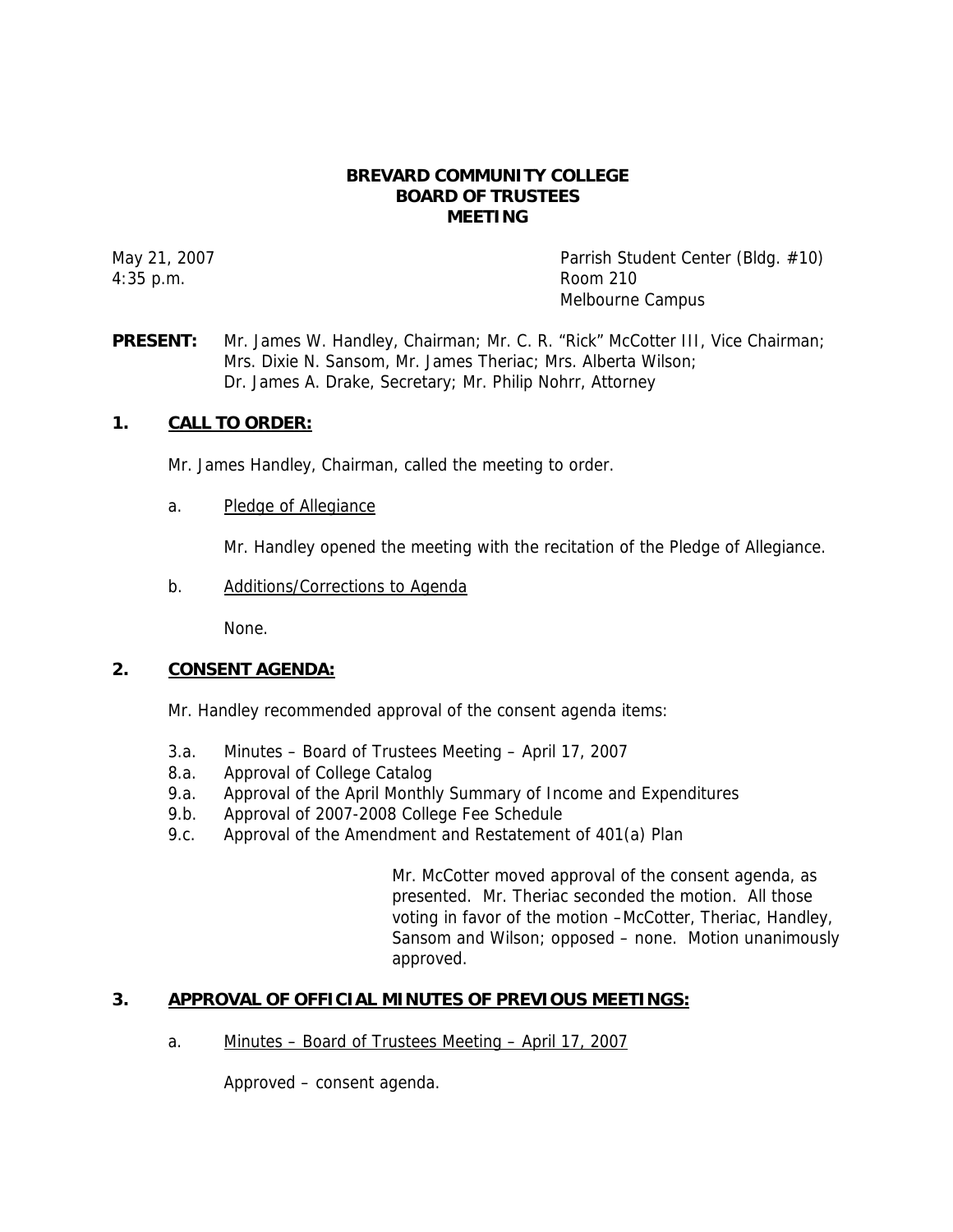### **4. COMMUNICATIONS:**

### a. SpaceTEC Presentation (Addendum)

Mr. Handley reported he attended a recent SpaceTEC meeting in Seattle, and suggested that Dr. Al Koller, Executive Director, Aerospace Program, provide the Board with an abbreviated version of his presentation at the Seattle conference. Dr. Koller in turn, introduced Mr. Frank Margiotta, SpaceTEC Program Manager, and Ms. Juanita Curtis, Aerospace Program Coordinator.

After the presentation,Dr. Koller reported on the history and future direction of the SpaceTEC program, and demonstrated an interactive, on-line training tool developed for use by the SpaceTEC program. He expressed his gratitude to the Board, administration and the professionalism and assistance of many BCC participants which contributed to the implementation of this innovative training tool.

Mr. Handley and Dr. Drake presented a retirement plaque to Dr. Koller in recognition and gratitude for his fifteen years of distinguished service to the College, the community, and the aerospace industry regionally as well as nationally.

#### b. Recognize 2007 Phi Theta Kappa All-Florida Academic Team

Dr. Amy Hendricks, Provost of the Cocoa Campus, reported that seven BCC students named to the All-Florida Academic Team. They were selected based on academic excellence, leadership and civic service. Dr. Hendricks introduced the recipients, and award certificates were presented to them by Mr. Handley and Dr. Drake.

### c. Presentation of Awards

Dr. Drake and the members of the Board expressed their enduring respect and gratitude to Mr. Handley, whose term will expire on May 31, 2007. Dr. Drake and Mr. McCotter, Vice Chair, presented Mr. Handley with a plaque commemorating his dedicated service to the College. Mr. Handley expressed his appreciation for the opportunity to serve, and to have helped guide the College during a challenging but ultimately successful eight years.

### **5. CITIZEN'S PRESENTATION:**

None.

# **6. CONSTRUCTION AND DEVELOPMENT:**

None.

# **7. OLD BUSINESS:**

a. Report on Pending Legal Actions (Addendum)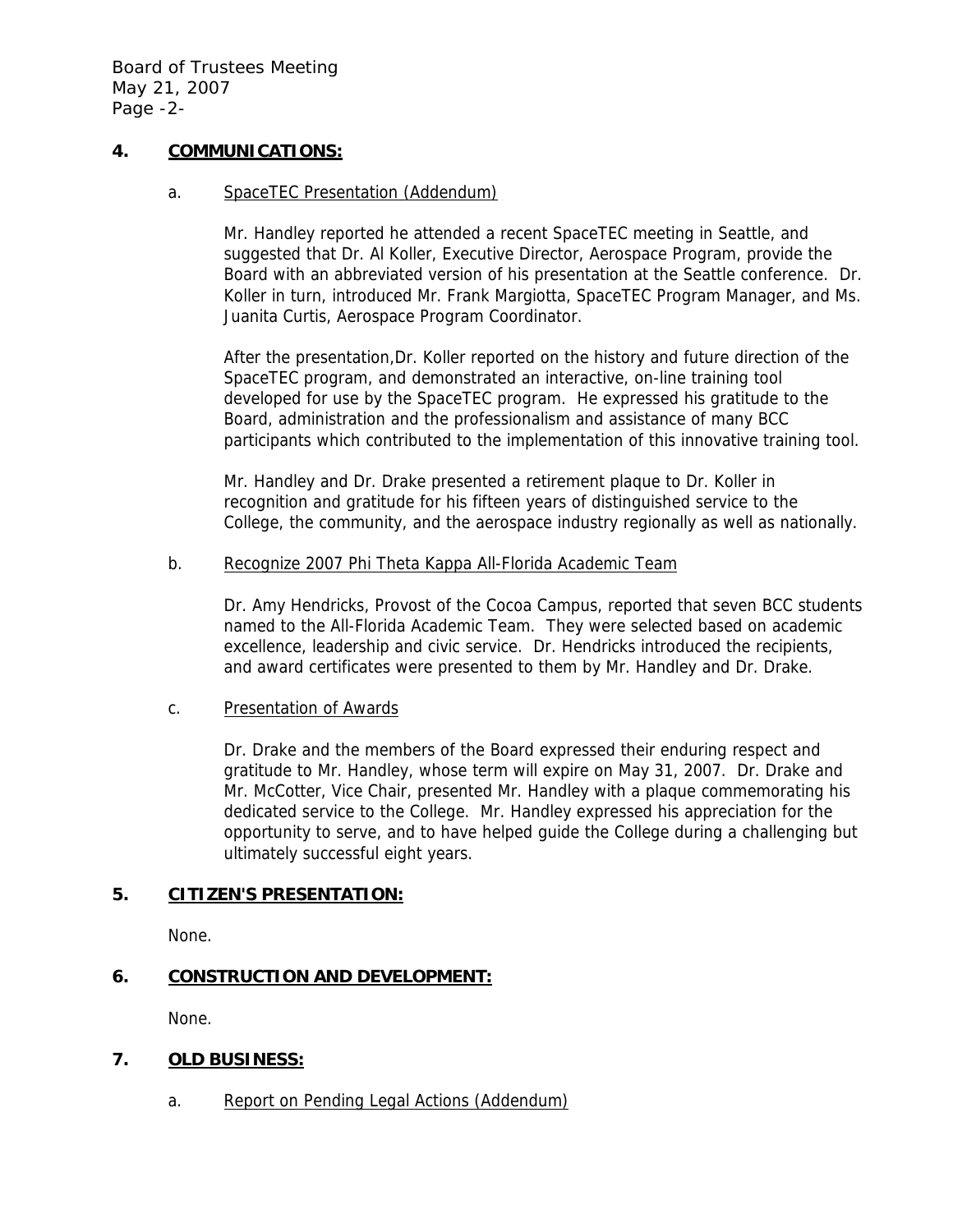Board of Trustees Meeting May 21, 2007 Page -3-

None.

### **8. NEW BUSINESS:**

a. Approval of the College Catalog

Approved – consent agenda.

b. Summary of 2007 Legislative Session

Mr. Handley welcomed Mrs. Sansom as the newest Board appointee. She reported on the outcome of the legislative session and proposed allocations, which will go to Governor Crist for approval. The breakdown of BCC's \$42 million allocation was discussed representing a 3.5% increase. Mr. Handley reported that funding was not approved by the Education Innovation Committee, chaired by Representative Thad Altman. The Board concurred that this funding should be pursued in the coming year. In the ensuing discussion, it was the consensus of the Board to schedule a future Workshop to review the pros and cons of becoming a 4-year institution in selected critical-need degree programs.

c. Personnel Actions (Addendum)

The Personnel Actions were presented to the Board for information only; no action was required.

d. Request for Future Board Meeting/Workshop Agenda Items

None.

# **9. FINANCIAL ACTIONS:**

a. Approval of the April Monthly Summary of Income and Expenditures (Addendum)

Approved – consent agenda.

b. Approval of 2007-2008 College Fee Schedule (Addendum)

Approved – consent agenda.

c. Approval of the Amendment and Restatement of 401(a) Plan (Addendum)

Approved – consent agenda.

### **10. REPORT OF THE PRESIDENT:**

a. Graduation